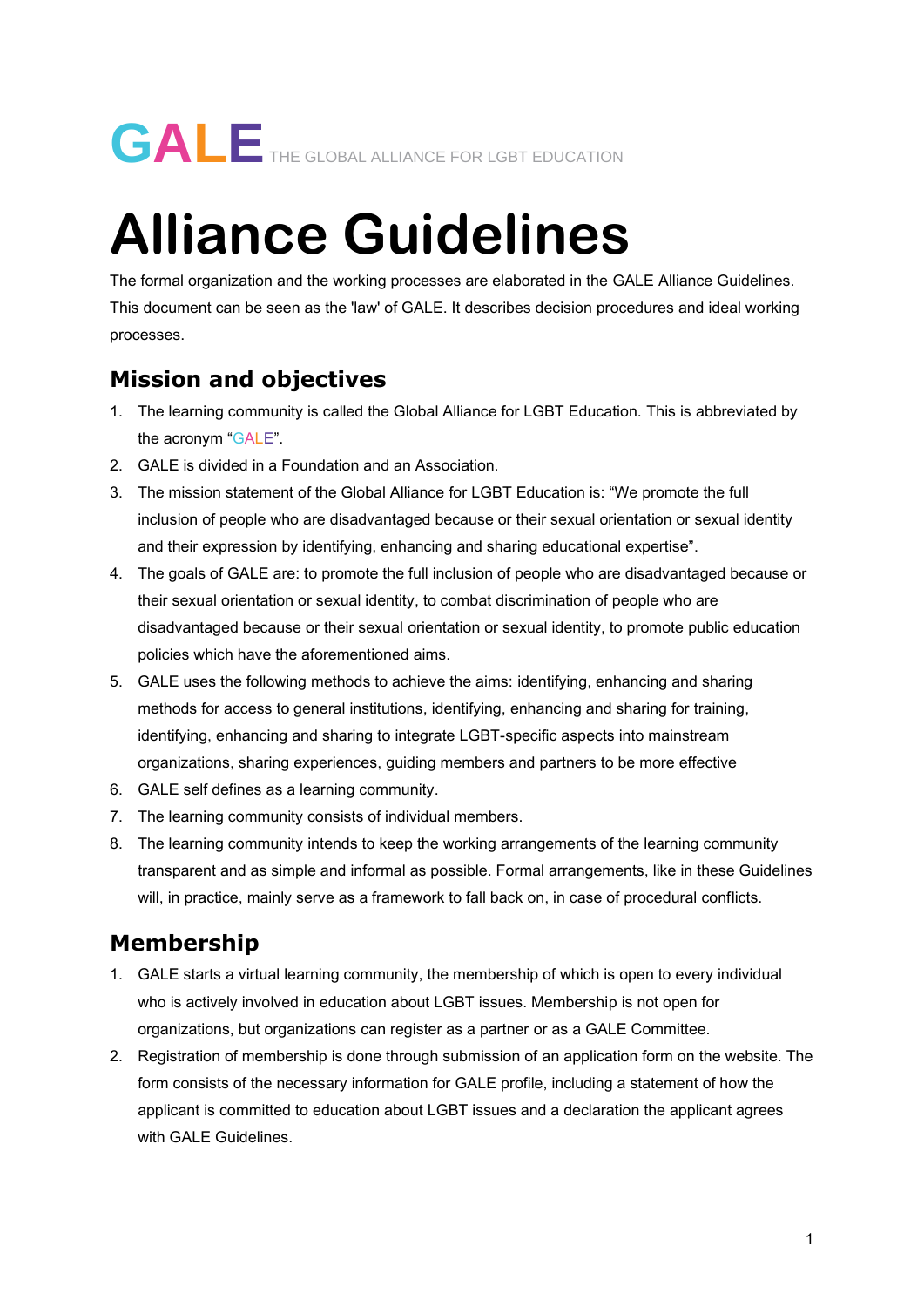- 3. One of the moderators considers the application and either agrees with it or rejects it, based on the information by the applicant and on a judgment whether the applicant is committed to be active in education about LGBT issues. This commitment should be seen in the context of: current work being done by the applicant, plans for future work, and commitment to the mission of GALE.
- 4. The applicant is informed about the decision and in case of rejection, of the reasons.
- 5. An applicant can appeal against rejection. The procedure for this is:
	- a. the applicant writes an appeal to the Executive Director of the GALE Foundation;
	- b. the Executive Director makes a decision within a month, based on new or additional information provided by the applicant and informs the applicant;
	- c. if the applicant does not agree, he or she can appeal through the Executive Director to the Alliance Board, which makes a final decision. This decision will be made at the latest at the next meeting of the Alliance Board. The applicant is informed as soon as possible.
- 6. As soon as new members are accepted, their profile will be published on the website and they will receive the newsletter.
- 7. Membership is free and can be terminated:
	- a. when the member deletes the profile; or
	- b. when the Alliance Board decides to revoke membership based on an independently verified complaint
- 8. If a member who's membership has been revoked, wants to renew membership, the applicant has to resubmit a request for membership to the Alliance Board. This cannot be done within one year after the decision to revoke membership.

## **The Alliance Board**

- 1. The GALE Alliance Board consists of 3-10 members. GALE looks for a diverse Board membership regarding expertise, gender, sexual orientation, regional and cultural diversity and age. There is a strong feeling this should be guarded by a safe and welcoming environment, and good intentions and efforts regarding recruitment, rather than through formal rules concerning positive discrimination.
- 2. The tasks of the Alliance Board are:
	- a. to develop a four year strategic plans to set priorities for the GALE community and to advise the GALE Foundation
	- b. to provide feedback on the GALE Foundation strategic plans
	- c. to stimulate exchange, discussions and other activities among the members
	- d. to support the GALE platform in its functioning by coordinating working groups
	- e. To keep contact with the members through occasional online and possible live discussions and through internet polls
	- f. to assist the GALE Foundation in fundraising for projects that support the GALE platform and the Alliance
	- g. to represent the GALE Alliance at events
- 3. The GALE Alliance Board is elected every two years by the members.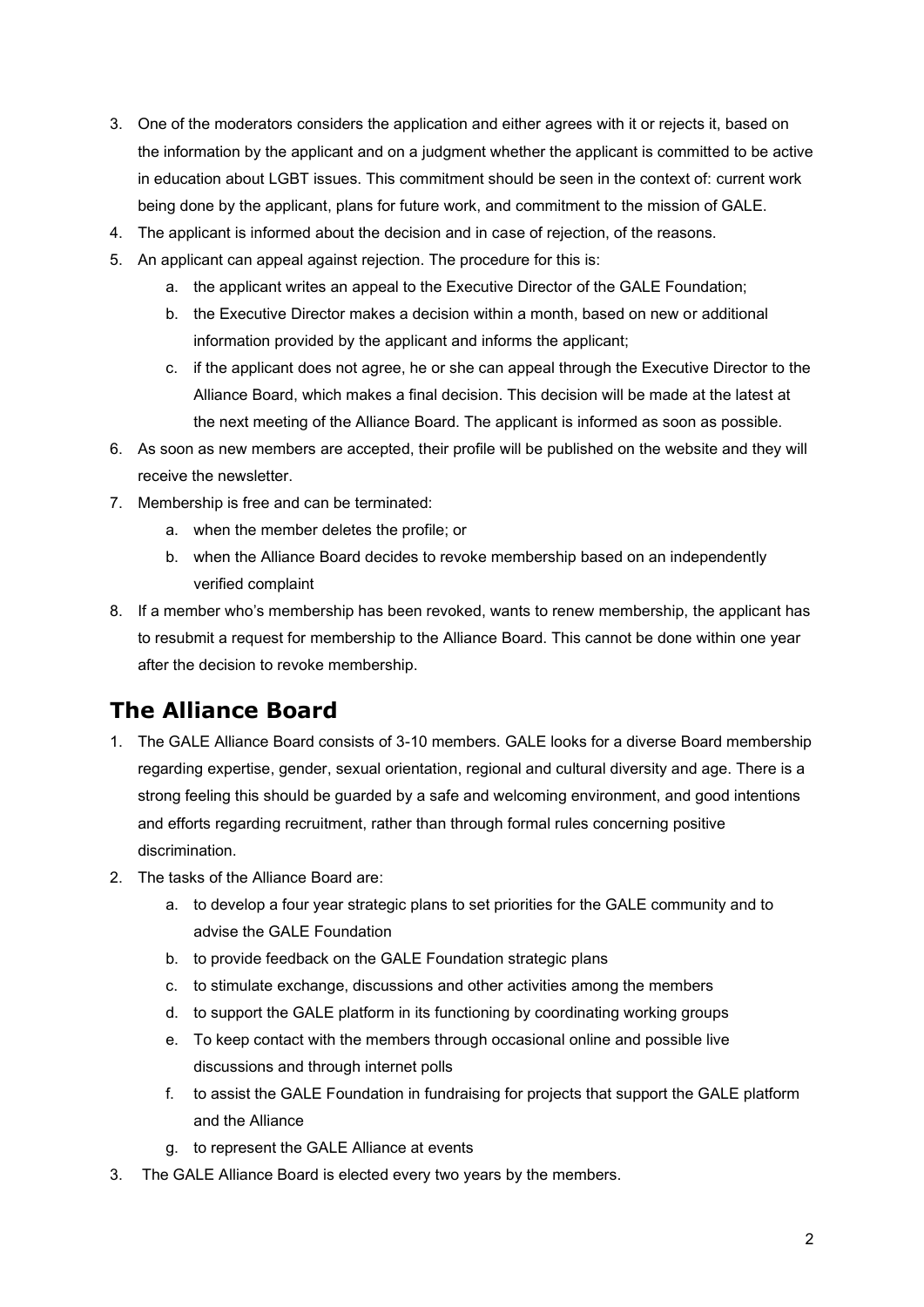- a. The elections takes place online.
- b. Three months before the elections, the members are called to come forward as candidates or to nominate a candidate. Nominated candidates may decline the nomination.
- c. Current Board members may be re-elected up to two times (a total of 6 years).
- d. All candidates are required to write a short introduction of why they want to stand for a Board position and publish it on their profile (under "looking for").
- e. The election is open for at least one month.
- f. There is no minimum quorum of number of members who have to vote.
- g. The Alliance Board members are voted by simple majority.
- 4. An Alliance Board member can be expelled when the member does not function properly. This decision can be made by the Alliance Board after the Board member has been asked informally to voluntarily give up his or her seat in the Alliance Board.

## **Working Groups**

- 1. Members may organize themselves in Working Groups. Any three members may start a working group.
- 2. Three members form a Steering Committee which is composed of a Chair, a Secretary and a Volunteer Manager. The Chair takes initiative to call online meetings, makes the agenda, monitors if and how tasks are carried out, and stimulates members to be active. The chair is the internal and external spokesperson and the liaison with the Alliance Board. The Secretary handles the post, makes meeting, annual and project reports, publishes them on the website and has regular contact with the moderators about publication of information which was collected by the Working Group. The Volunteer Manager handles the membership/mailing list, recruiting and coaching volunteers and, if necessary, possible financial affairs. Formal delegation of financial responsibility to the Volunteer Manager may be agreed upon by the GALE Foundation Executive Director.
- 3. The proposal to start a Working Group must be put forward to the Alliance Board and the Executive Director, who responds within a month, and makes the technical arrangements for a working space and a mailing list.
- 4. Members of a Working Group are appointed and if necessary expelled by the Steering Committee. Members may approach the Volunteer Manager if they want to join a Working Group. The Volunteer Manager agrees with the applicant the terms of participation, including awarding a volunteer contract and a date of evaluation of the participation.
- 5. When the wish of a member to participate in a Working Group is rejected by the Volunteer Manager, the applicant is informed about the decision and of the reasons.
- 6. A Working Group membership can be revoked when the member does not function properly any more. This decision can be made by the full Steering Committee and after the Working Group member has been asked informally to leave the Group.
- 7. A Working Group applicant can appeal against rejection or against membership being revoked. The procedure for this is described in the Appeal Procedure.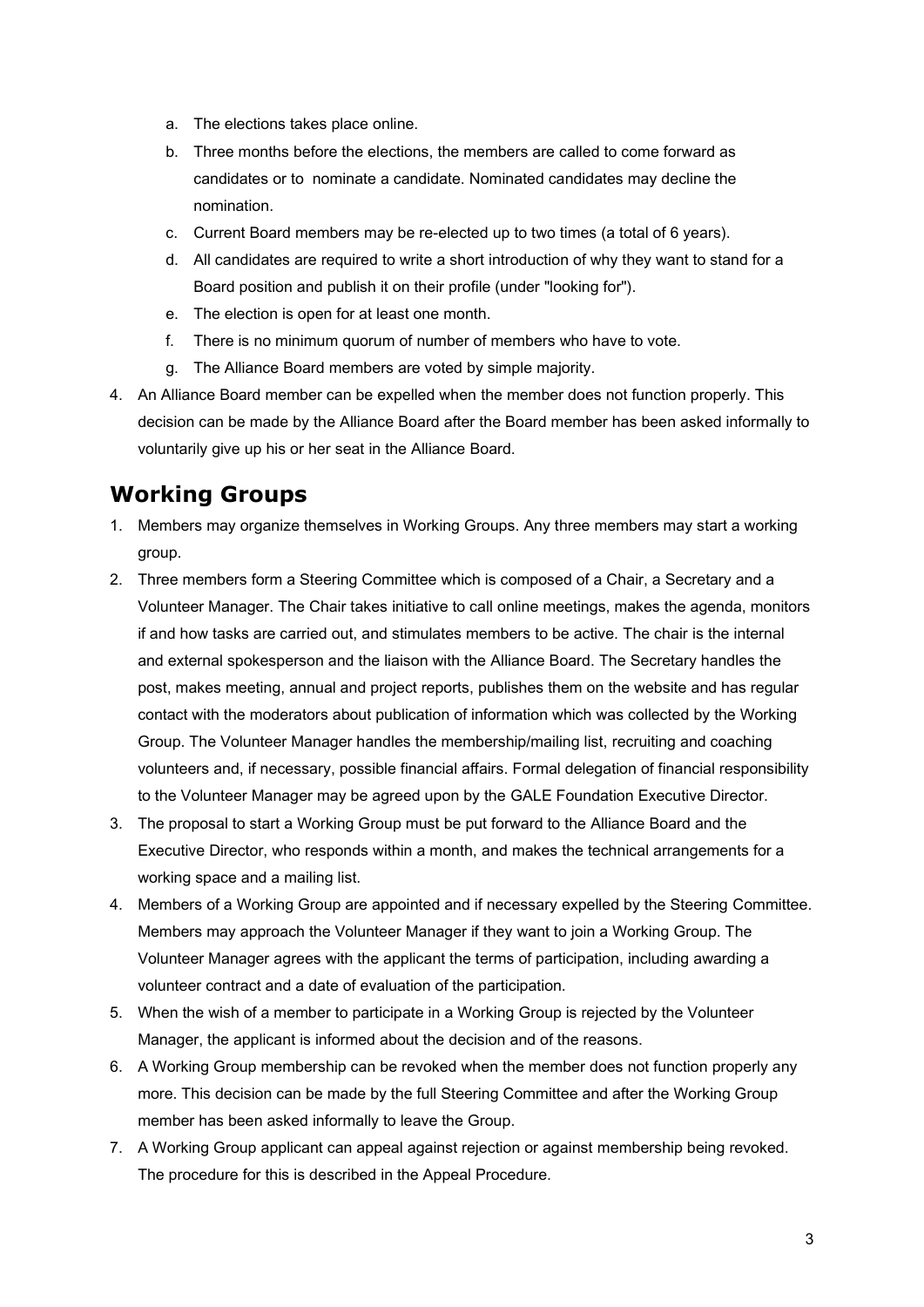- 8. When a Working Group is defunct for a longer period, the website moderators may delete it, taking care that useful information is kept in the digital archive.
- 9. There may 4 kinds of working groups: Internal Groups which deal with the internal organization, Development Groups which focus on improving the content of education programs and implementation / effect, Strategy Groups which focus on local strategy and Project Groups which focus on collaboration in projects.
- 10. The Working Group may meet online at set times. Between these virtual meetings, communication happens by e-mail list.
- 11. As soon as a Working Group starts, this is communicated to the members through the internal news letter.
- 12. The first task of the starting group is to formulate a mission statement, objectives for the first year, a draft strategy plan, and volunteer tasks/profiles.
- 13. When enough members have been recruited and registered, the draft strategy plan is finalized with them and put forward to the Alliance Board and the Executive Director. The group proceeds to divide tasks and to carry out the strategy plan. However, if the Alliance Board or the Executive Director thinks problems might arise from this, he may (with arguments) veto parts of the plan, which then have to be put on hold until they are revised.

## **Informal Democracy**

- 1. The Alliance Board announces Board discussions and publishes meeting reports on the website, allowing members to put forward ideas and plans. The Alliance Board gives public feedback on these suggestions.
- 2. The Alliance Board will develop a Four Year Strategy Plan (FYSP). The procedure is as follows:
	- a. the Board publishes a first FYSP Outline on the member's space of the website and offers an opportunity for feedback;
	- b. the Outline is edited into a FYSP Draft;
	- c. this draft is published on the member's space of the website and offers an opportunity for feedback; the Advisory Board may do an opinion poll on key aspects in the FYSP Draft;
	- d. the Draft is edited into a FYSP Decision Paper for the Alliance Board meeting; the Alliance Board may do an opinion poll on key decisions in the FYSP Decision Paper
- 3. Any 10 members may ask the Alliance Board or the Executive Director to publish an opinion poll among members on a subject at any time. The request for an opinion poll should be in writing and contain the exact question and time slot during which the poll will be open. The Alliance Board or the Executive Director may set a time limit to the execution of the opinion poll.

#### **Members Code of Conduct**

1. Differences of opinion are a fact of life and a healthy part of democracy. However, such differences, especially when they relate to our sexual feelings, self identification or processes of emancipation, may create a high level of anxiety, anger or an feeling of being offended. Heterosexuals, homosexuals, bisexuals, transgenders and people who don't want to label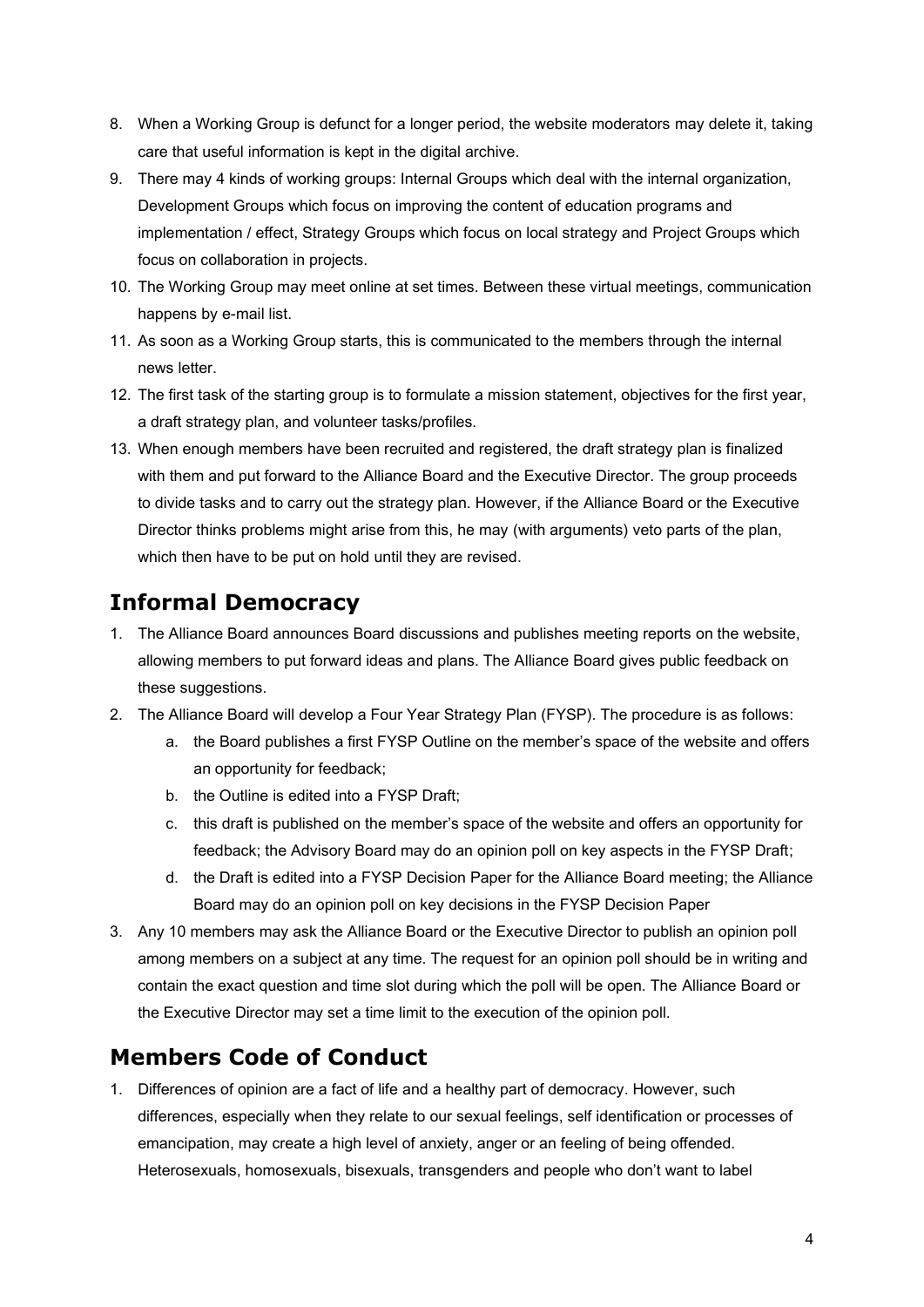themselves or label themselves in a more nuanced way, are all part of GALE. Religious members will work alongside agnostics. People who hide their sexual or gender identity take part, as well as members who are very open about it and may see this as the most important way to emancipate. The members of GALE commit themselves to respect differences and to try to see them as sources and challenges of diversity.

- 2. The learning community in principle will deal with differences of opinion, lifestyle and strategy by defining them as learning issues. This will be done by formulating hypotheses, negotiating ways to test these, and developing methods to test effects in the real world. In discussing such strategies, we prefer to reach a working consensus.
- 3. In contact between members on the website, through e-mail and in real life, members will respect each other with respect and dignity, and if possible, curiosity.
- 4. If any of us feels offended, mistreated or wronged in any way, the first thing we do is inform the offender of how we feel and how we read her/his comment or behavior. The offender will then have the opportunity to give feedback. Ideally, there will be an exchange to better understand each other or/and to agree on future conduct.

#### **Appeal Procedure**

- 1. The Appeal Procedure is warranted for day to day decisions about granting membership, submission, editing and translating articles and decisions in Working Groups. For more serious complaints about undesirable behavior, intimidation and harassment, the Complaint Procedure (available at [http://www.gale.info/doc/GALE\\_policy/GALE-Complaint-Procedure-2015.pdf\)](http://www.gale.info/doc/GALE_policy/GALE-Complaint-Procedure-2015.pdf) is applicable.
- 2. The member or applicant who does not agree wit the decision taken by a Working Group Steering Committee, Moderator or Volunteer Manager, writes an appeal to the Executive Director. The Executive director informs the Alliance Board. An appeal will be considered only if there is proof that the stakeholders have tried to resolve their difference of opinion before the appeal.
- 3. The Executive Director makes a decision within a month, based on new or additional information provided by the member/applicant and the Steering Committee of the Working Group, and informs the member/applicant and the Alliance Board.
- 4. If the member/applicant does not agree, he or she can make a further appeal through the Executive Director to the Alliance Board, which makes a final decision. The member/applicant is informed as soon as possible.
- 5. If the appeal concerns a decision by the Executive Director, the appeal will be considered by the Supervisory Board of the GALE Foundation.

## **The Foundation**

1. The GALE internet platform and the GALE learning community are financially and technically supported by the GALE Foundation, which is registered in Amsterdam, The Netherlands and is a foundation (stichting) under Dutch law.